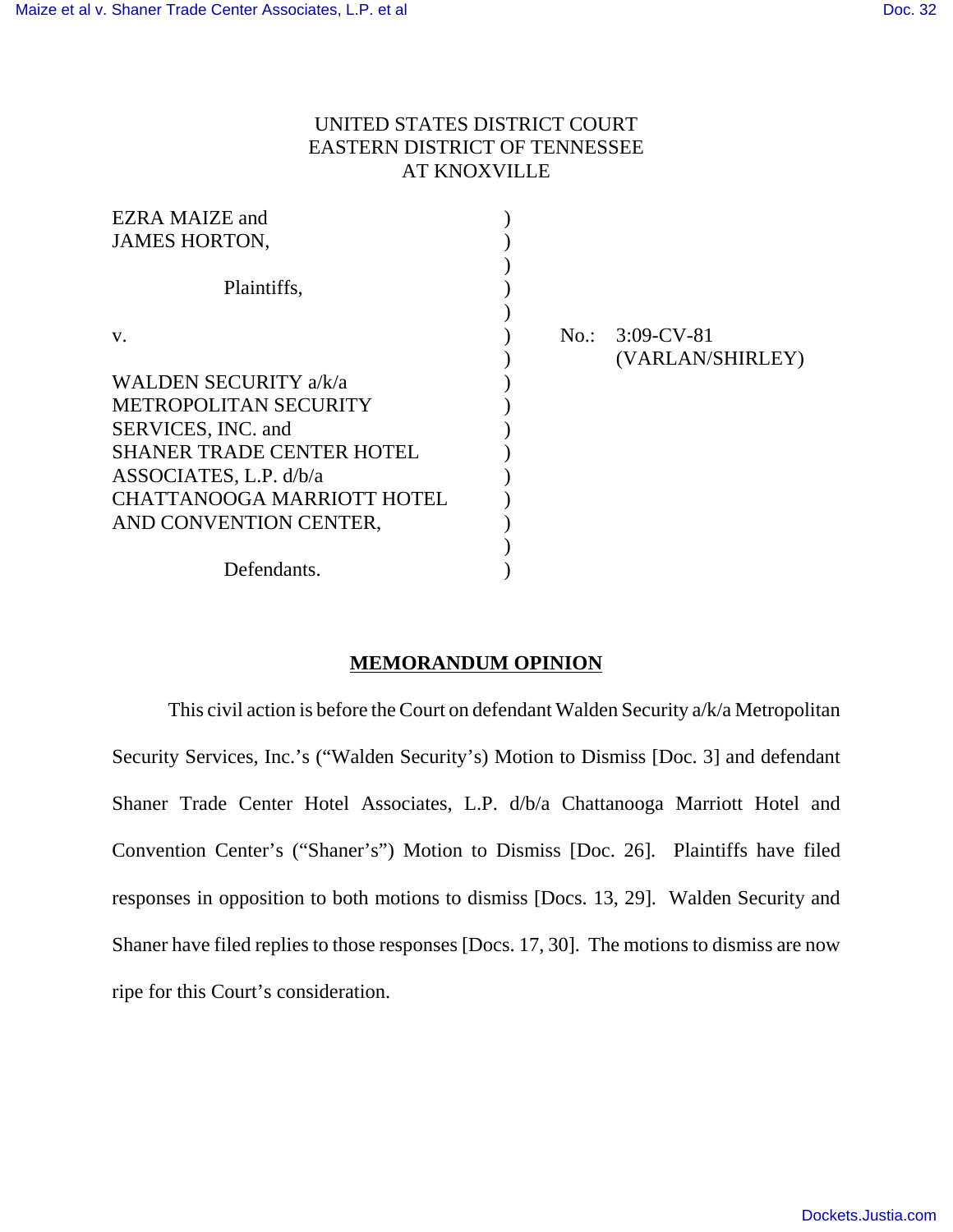## **I. Background**

Plaintiffs filed the original complaint in this case on February 27, 2009 [Doc. 1]. They filed their first amended complaint on May 22, 2009 [Doc. 12]. They filed a second amended complaint on October 2, 2009 [Doc. 23].

In the second amended complaint, plaintiffs allege as follows: plaintiffs are both black males [Doc. 23, ¶ 2]. Both are residents of Knox County, Tennessee [*Id.*]. Defendant Shaner is a company organized to do business in Tennessee [*Id.*, ¶ 3]. Shaner is the parent company of the Chattanooga Marriott Hotel and Convention Center, located at Two Carter Plaza, Chattanooga, Tennessee 37402 [*Id.*]. Walden Security is a corporation with its offices in Chattanooga [*Id.*, ¶ 5]. Walden Security contracted to provide security services for the Chattanooga Marriott [*Id.*].

On or about February 29, 2008, plaintiffs registered as guests and paid for rooms at the Chattanooga Marriott [*Id.*, ¶ 6]. Plaintiffs were staying in Chattanooga to participate in a church revival in South Pittsburg, Tennessee [*Id.*]. Plaintiff Ezra Maize, a pastor in Knoxville, was the guest speaker at the revival [*Id.*].

Plaintiffs decided to find something to eat after the revival, which concluded late in the evening [*Id.*, ¶ 7]. Plaintiffs returned to the Marriott in the early morning [*Id.*, ¶ 8]. Prior to their attempt to enter the hotel, plaintiffs observed several other persons, all white, who were admitted to the hotel without being stopped by the hotel security guard [*Id.*, ¶ 9]. When plaintiffs attempted to enter the hotel, they were stopped by the security guard, a white male employee of Walden Security [*Id.*, ¶ 10]. The security guard asked plaintiffs to show him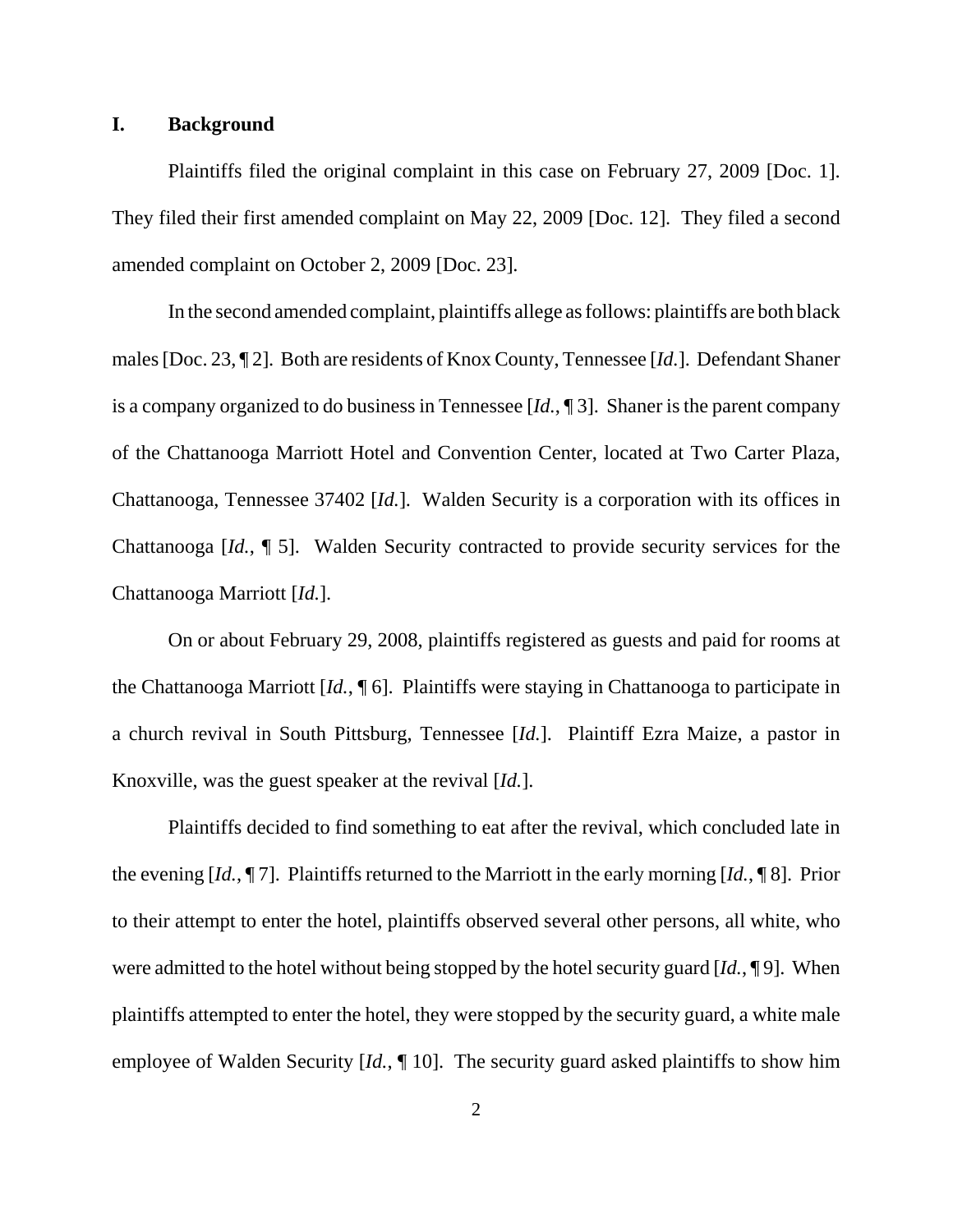their room keys prior to being admitted to the hotel, explaining that it was hotel policy to ask to see room keys after 11:00 p.m. [*Id.*]. Plaintiffs declined to show the security guard their room keys, and the security guard denied them admittance [*Id.*, ¶ 11].

Plaintiff Maize requested to speak with the manager on duty [*Id.*, ¶ 12]. The night manager, a white female, stated that it was not hotel policy to require persons to show room keys prior to being admitted into the hotel after a certain hour of the day [*Id.*]. Plaintiff Maize asked the security guard why he continued to harass plaintiffs; the security guard replied, "[B]ecause you look like drug dealers, and there are a lot of drug dealers roaming around in this area this time of night" [*Id.*, ¶ 13]. Plaintiffs were then admitted to the hotel to stay the night [*Id.*, ¶ 14].

On the basis of these allegations, plaintiffs bring three claims: race discrimination under 42 U.S.C. §§ 1981 and 2000a; a violation of the Equal Protection Clause of the Fourteenth Amendment; and a civil rights violation under Tenn. Code Ann. §§ 4-21-501 and 38-1-502 [*Id.*, ¶¶ 15-27]. Plaintiffs request a judgment in the amount of \$1.75 million plus attorney's fees [Doc. 23].

Walden has moved to dismiss the complaint because plaintiffs have failed to state claims upon which relief can be granted; because the Court lacks personal jurisdiction over Walden Security; and because the Court lacks subject matter jurisdiction to hear this dispute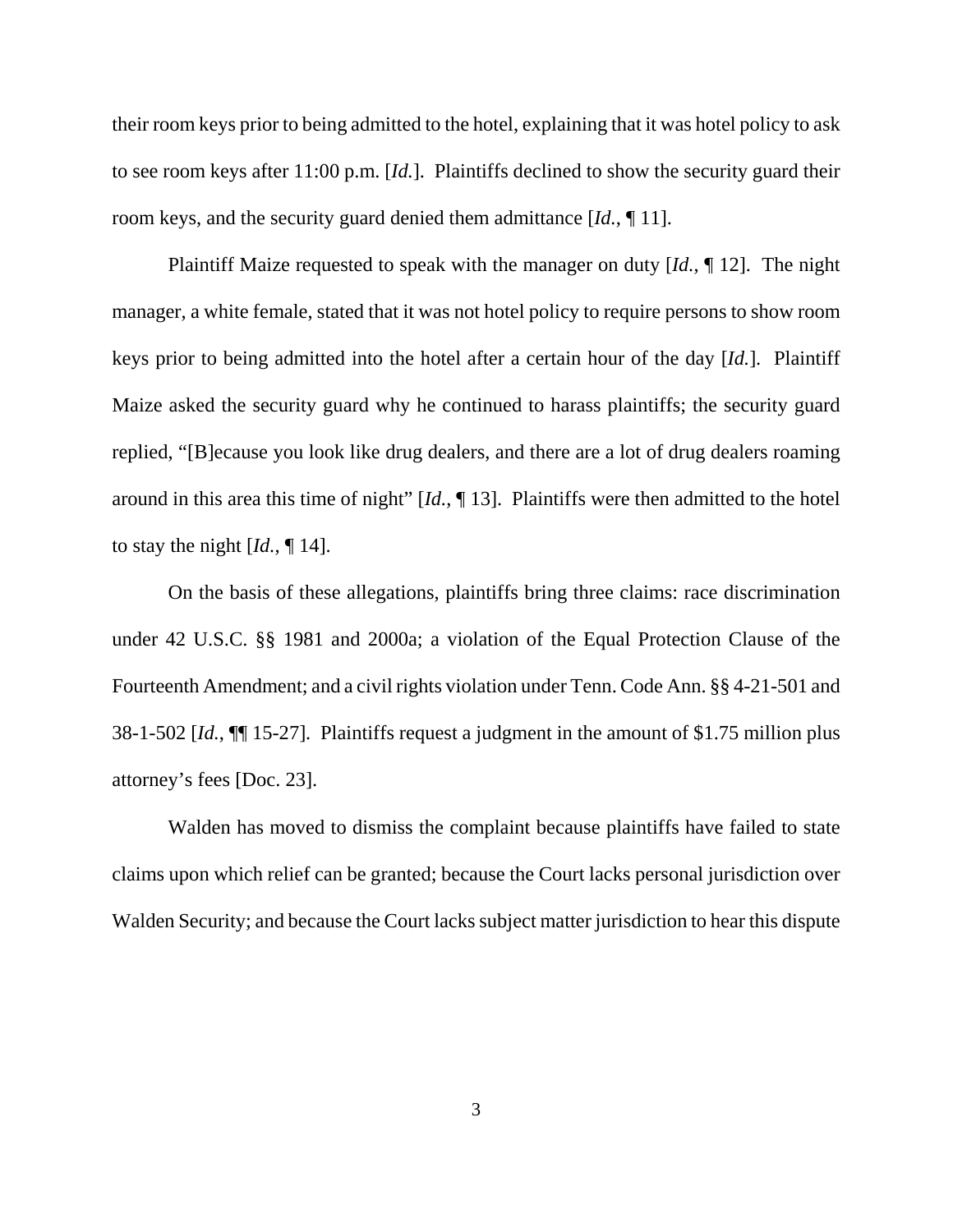[Doc. 3].<sup>1</sup> Walden Security moves in the alternative for a change of venue to Chattanooga. or dismissal of the case on the grounds of improper venue [Doc. 3].

Similarly, Shaner has moved to dismiss the complaint because plaintiffs have failed to effect timely service of process upon Shaner; because plaintiffs have failed to state claims upon which relief can be granted; and because this Court lacks subject matter jurisdiction to hear this dispute [Doc. 26]. Shaner has also incorporated Walden Security's venue arguments into its own motion to dismiss [*Id.*].

The Court has carefully considered the underlying motions in light of the applicable law. For the reasons that follow, the Court will deny Walden Security's motion to dismiss as moot in light of the filing of plaintiffs' amended complaints. The Court will grant Shaner's request for a change of venue to Chattanooga. In light of the change of venue, the Court declines to rule upon the issues that remain in Shaner's motion to dismiss.

**II. Analysis**

"For the convenience of parties and witnesses, in the interest of justice, a district court may transfer any civil action to any other district or division where it might have been brought." 28 U.S.C. § 1404(a). Consideration of a motion to transfer to another division in the same district may be initiated upon motion by a party to the litigation. § 1404(b). In making the transfer determination, the Court must decide (1) whether the action could have

<sup>&</sup>lt;sup>1</sup> Walden Security's personal jurisdiction objection is based on its argument for dismissal on the grounds that service of process was insufficient [Doc. 3]. Walden Security later filed a motion striking this ground from its motion to dismiss and memorandum of law in support of its motion to dismiss [Doc. 15].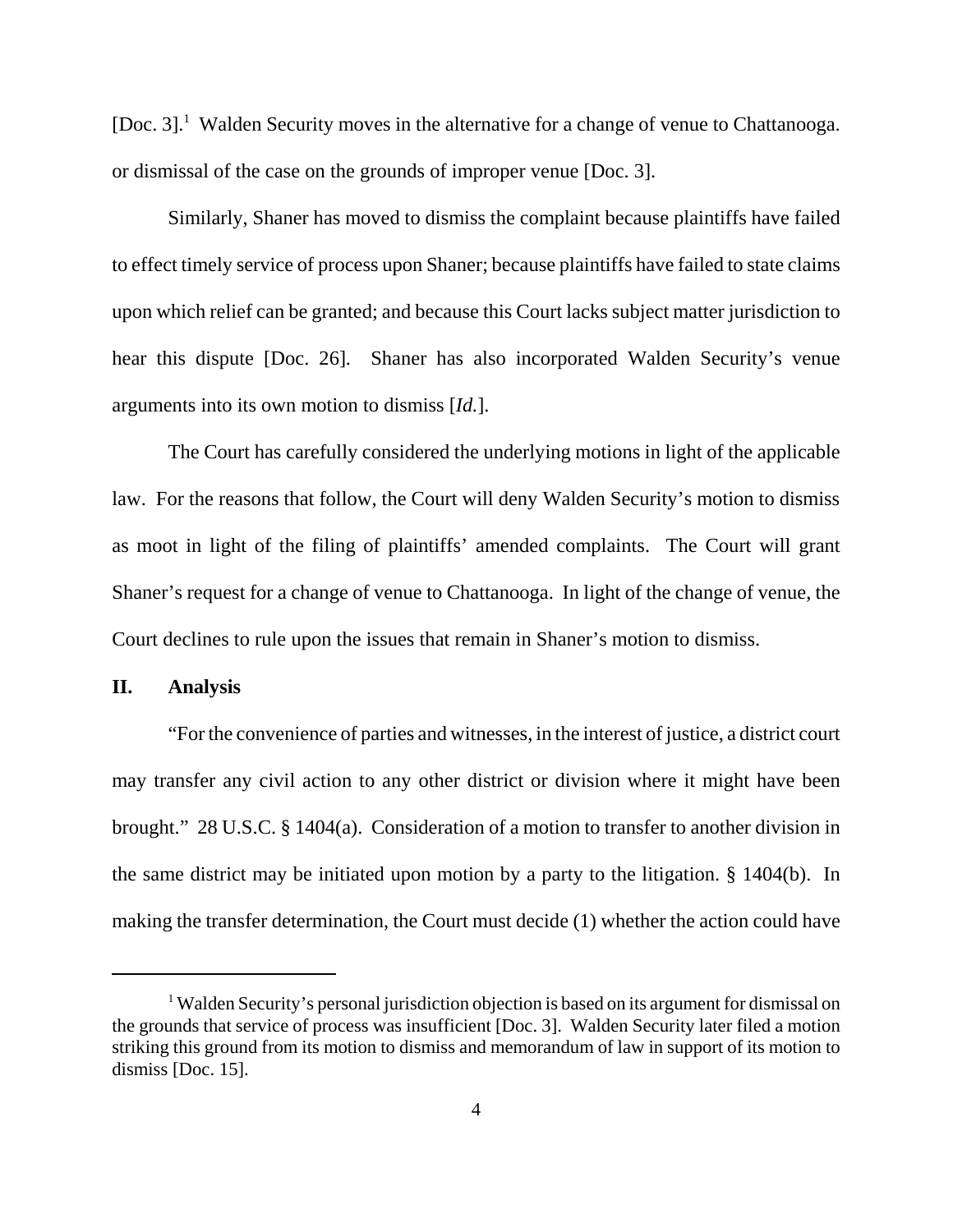been brought in the proposed transferee division; (2) whether a transfer would promote the interests of justice; and (3) whether a transfer would serve the parties' and the witnesses' convenience. *IFL Group, Inc. v. World Wide Flight Servs.*, 306 F. Supp. 2d 709, 712 (E.D. Mich. 2004). *See also Moore v. Rohm & Haas Co.*, 446 F.3d 643, 647 n.1 (6th Cir. 2006) (quoting *Moses v. Bus. Card Exp., Inc.*, 929 F.2d 1131, 1137 (6th Cir. 1991)) ("In ruling on a motion to transfer under § 1404(a), a district court should consider the private interests of the parties, including their convenience and the convenience of potential witnesses," along with "public-interest concerns, such as systemic integrity and fairness, which come under the rubric of 'interests of justice'").<sup>2</sup> While a plaintiff's choice of forum is generally entitled to "substantial consideration" in balancing the § 1404(a) factors, *Smith v. Kyphon, Inc.*, 578 F. Supp. 2d 954, 962 (M.D. Tenn. 2008), it is well settled that the venue determination rests within the sound discretion of the district judge to whom the petition for change of venue is addressed, and should not be set aside absent an abuse of that discretion. *Nicol v. Koscinski*, 188 F.2d 537, 538 (6th Cir. 1951); *McCuiston v. Hoffa*, 313 F. Supp. 2d 710, 719 (E.D. Mich. 2004)).

<sup>&</sup>lt;sup>2</sup> A threshold question in § 1404(a) cases is whether the transferor court has personal jurisdiction over the parties. *Pittock v. Otis Elevator Co.*, 8 F.3d 325, 329 (6th Cir. 1993). Walden Security's initial assertion that this Court lacked personal jurisdiction over it on the grounds of insufficiency of service of process has since been mooted by Walden Security's withdrawal of its service of process argument, *see* Doc. 15. And to the extent Shaner's motion to dismiss raises a timeliness of service of process issue, the Court does not consider that issue relevant to whether this Court may exercise personal jurisdiction over Shaner in order to effect a transfer of venue. *See Henderson v. United States*, 517 U.S. 654, 669-70 (1996) ("[T]he prescription governing time for service [in Fed. R. Civ. P. 4] is . . . a nonjurisdictional rule governing 'practice and procedure' in federal cases . . . [it] is properly regarded as a matter discrete from a court's jurisdiction to adjudicate a controversy . . . against a particular individual or entity.").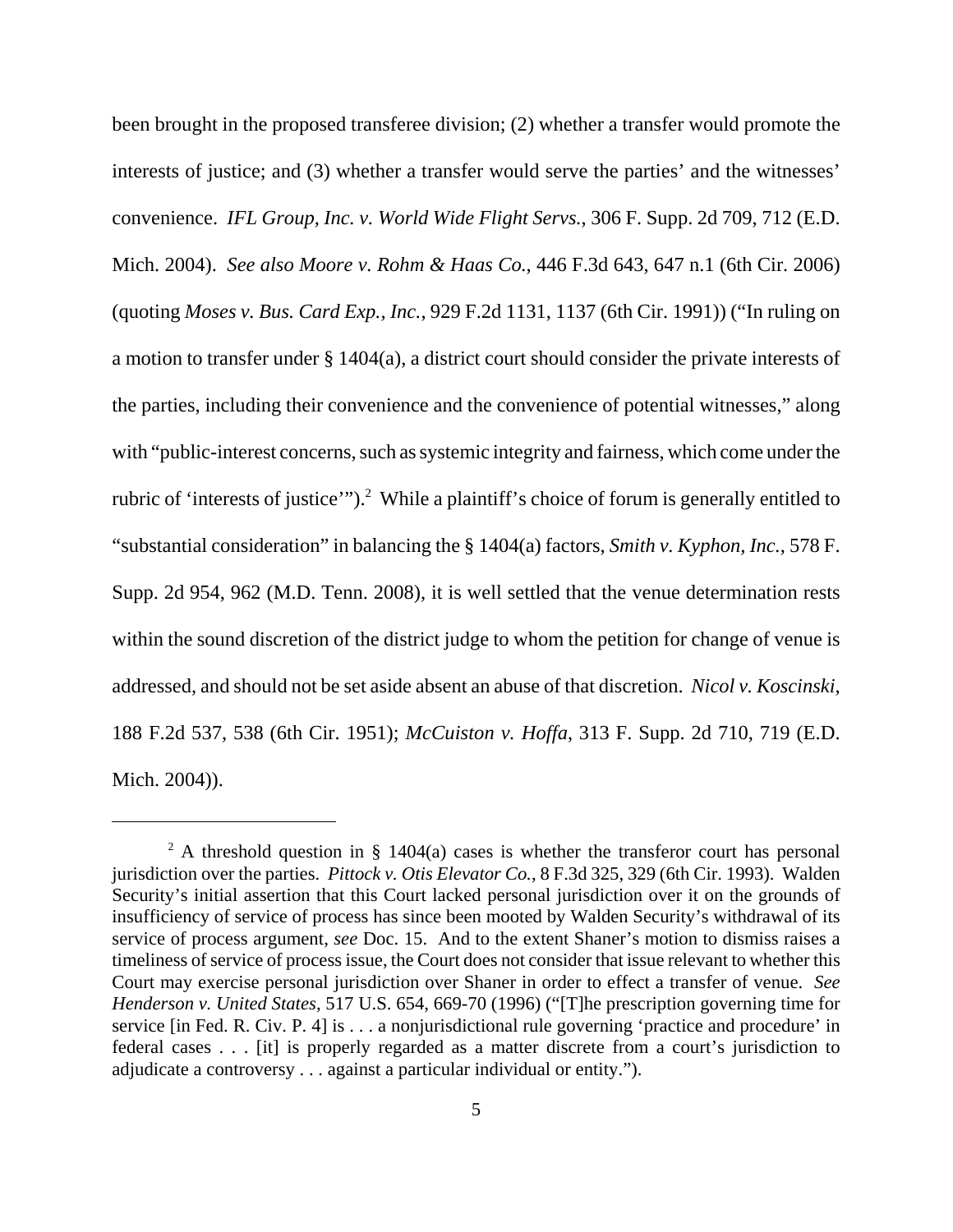The parties do not dispute that the action could have been brought in the United States District Court for the Eastern District of Tennessee, Southern Division, the proposed transferee division. In support of its argument that a transfer would promote the interests of justice, and would serve the convenience of the parties and the witnesses, defendant Shaner contends that the incident giving rise to this litigation occurred in Chattanooga; that the Chattanooga division will be more convenient for the majority of potential witnesses in this case, including the security guard identified in the complaint and other Marriott employees; and that Chattanooga has a greater interest in hearing this case than does Knoxville, because the incident occurred in Chattanooga.<sup>3</sup> Plaintiffs respond that a change of venue is inappropriate because plaintiffs live in Knox County; because the identity of the witnesses is not certain at this time; and because it would be easier for defendants, as corporate entities, to bear the cost of travel than plaintiffs [Doc. 13].

The Court finds that a transfer of venue to Chattanooga would be appropriate in this case. The incident giving rise to the litigation occurred in Chattanooga. *See Audi AG v. D'Amato*, 341 F. Supp. 2d 734, 751 (E.D. Mich. 2004) (quoting *Laitram Corp. v. Hewlett-Packard Co.*, 120 F. Supp. 2d 607, 609 (E.D. La. 2000)) ("A 'fundamental principle' guiding the Court's analysis is that 'litigation should proceed in that place where the case finds its

<sup>&</sup>lt;sup>3</sup> These are the reasons offered by Walden Security in its memorandum of law in support of its motion to dismiss which, as indicated, Shaner incorporated into its own motion to dismiss.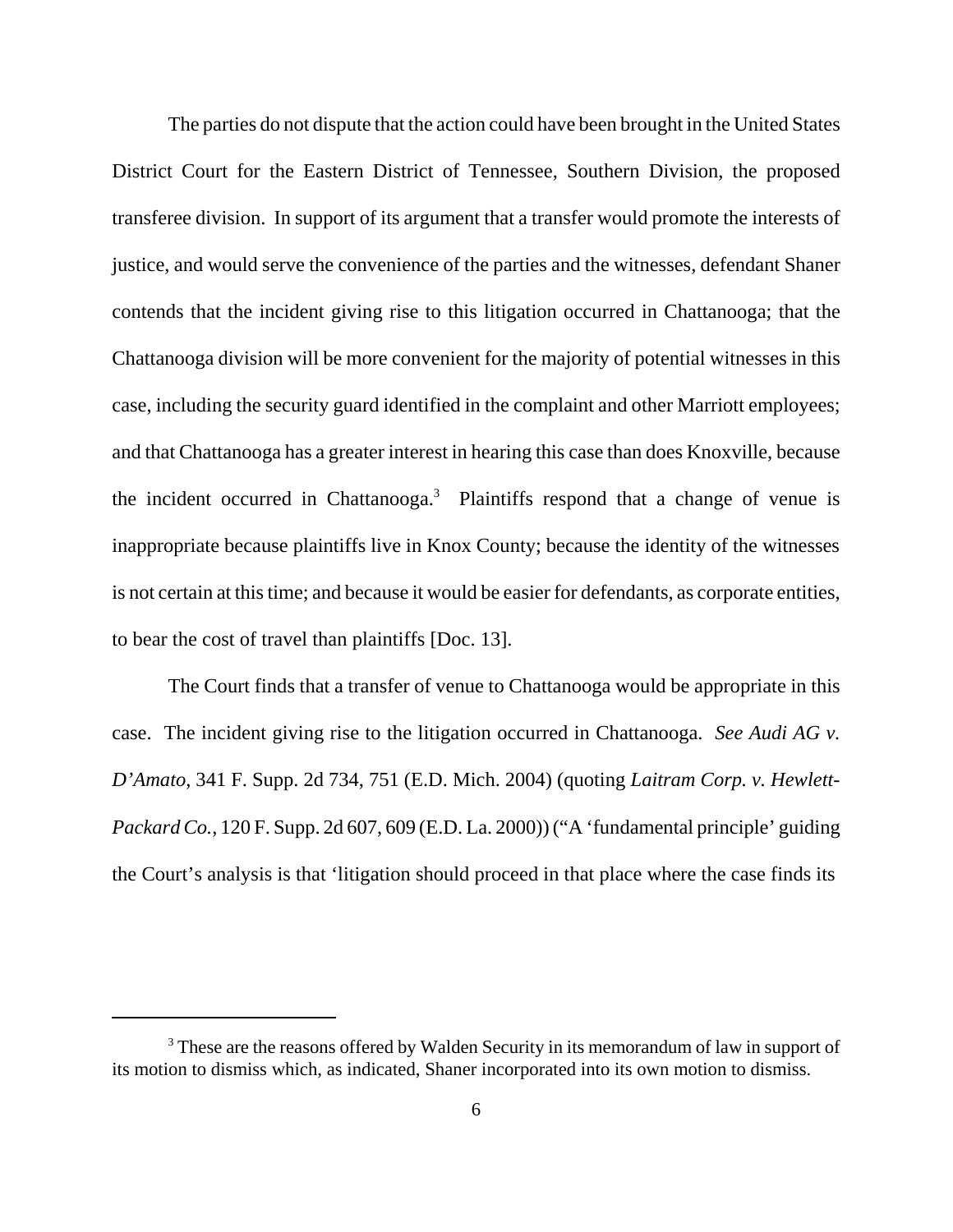center of gravity.'"). While plaintiffs reside in Knox County, all or nearly all of defendants' witnesses will be from Chattanooga. *See Audi AG*, 341 F. Supp. 2d at 750 ("A plaintiff's chosen forum . . . is not sacrosanct, and will not defeat a well-founded motion for change of venue."); *see also id.* (quoting *McNic Oil & Gas Co. v. Ibex Res. Co.*, 23 F. Supp. 2d 729, 739 (E.D. Mich. 1998)) ("[F]ederal courts have considered convenience of the witnesses to be 'probably the most important factor . . . in passing on a motion to transfer under 28 U.S.C. § 1404(a)."). Thus, because the incident at issue occurred in Chattanooga, and because the majority of the witnesses and other sources of proof will be from Chattanooga, the Court finds a transfer to Chattanooga to be appropriate. *See Brown v. United Radio, Inc.,* No. 3:06- CV-441, 2007 U.S. Dist. LEXIS 44889, at \*9-12 (E.D. Tenn. June 20, 2007) (transferring case to the United States District Court for the Eastern District of Kentucky, where events giving rise to the litigation occurred in Kentucky, and where all witnesses apart from the plaintiffs themselves were located in Kentucky).

## **III. Conclusion**

For the reasons above, defendant Walden Security's Motion to Dismiss [Doc. 3] will be denied as moot without prejudice to refile. Defendant Shaner's Motion to Dismiss [Doc. 26] will be granted in part, to the extent Shaner requests a change of venue to the United States District Court for the Eastern District of Tennessee, Southern Division. Defendant Shaner's motion to dismiss shall remain pending with respect to the remaining arguments in